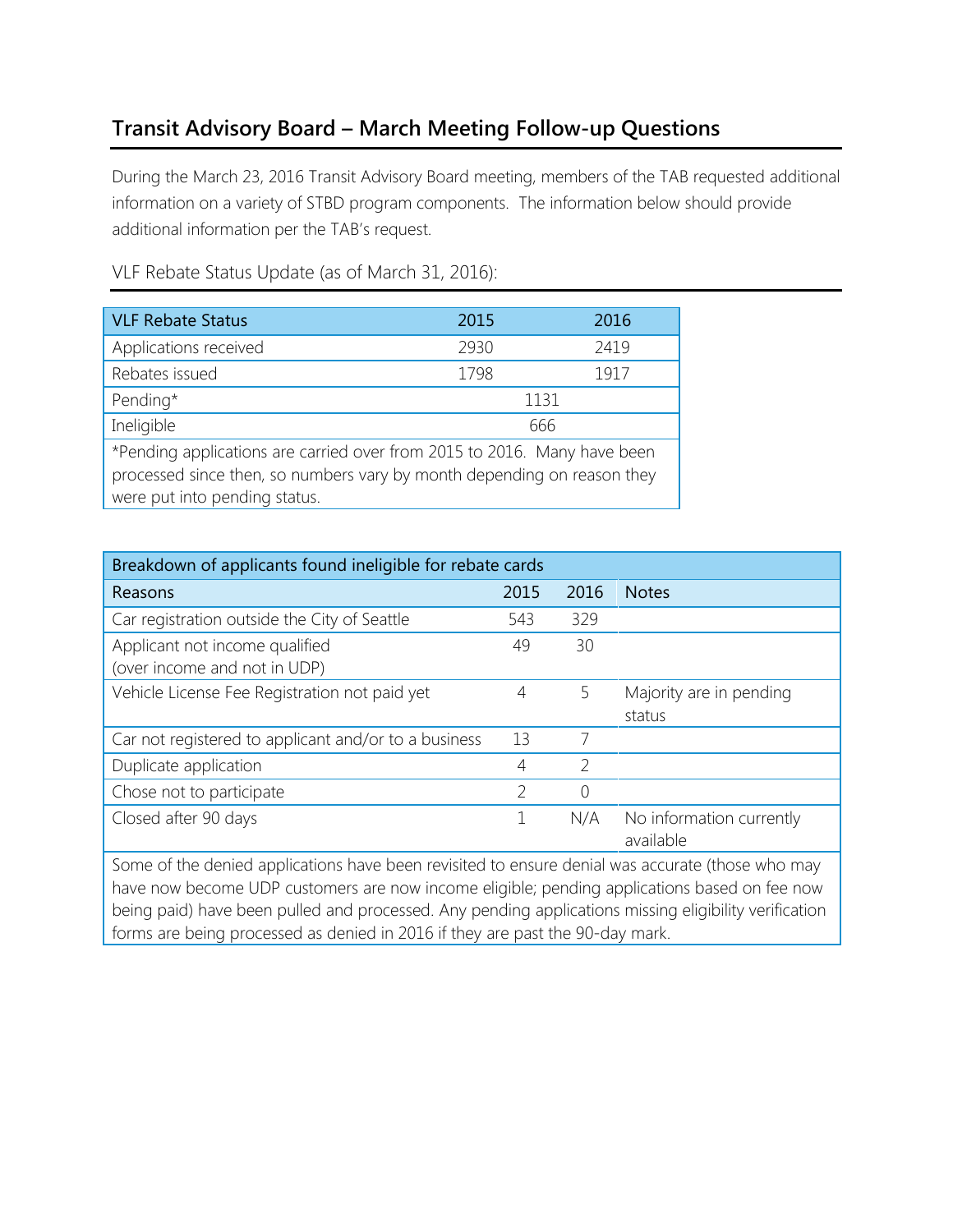## ORCA LIFT Outreach

- Outreach Activities
	- o ORCA Lift billboards and posters (including at convenience stores)
	- o ORCA Lift branded bus interiors in several languages
	- o Ads and Advertorial on several ethnic publications (newspapers, radio)
	- o Gas Pump Toppers
	- o Facebook adds
	- o Postcards on several languages
- Ambassador Program
	- o Launched in early 2016
	- $\circ$  Four Community Based Organizations (CBOs) were selected for this 1<sup>st</sup> phase of the Ambassador Program:
		- **Eritrean Association in Greater Seattle**
		- **South Park Information and Resource Center**
		- Filipino Community of Seattle
		- Al Kariin Islamic Center
	- o Human Services Department staff is following up with each of the CBOs to clarify and answer any questions the Ambassadors had regarding the training, and discuss/schedule upcoming events.

## Student ORCA

- **Background** 
	- o The low-income ORCA card expansion program started in the second semester of the 2015-2016 school year.
	- o Approximately 2,500 students eligible for the low-income ORCA card expansion.
- Status Update
	- o SPS is in the process of a comprehensive marketing campaign to expand the program. SPS and SDOT are in talks now to determine the program eligibility for the 2016-2017 school year. Both agencies expect enrollment in the program to increase significantly next year.
	- o Approximately 300 students have applied for the program through early April.
- Potential Expansion
	- o SDOT is considering and reviewing options for program expansion, such as (under 1 mile, summer, etc.). Any program expansion to more students than the budget can accommodate will require the program to become first come, first served.